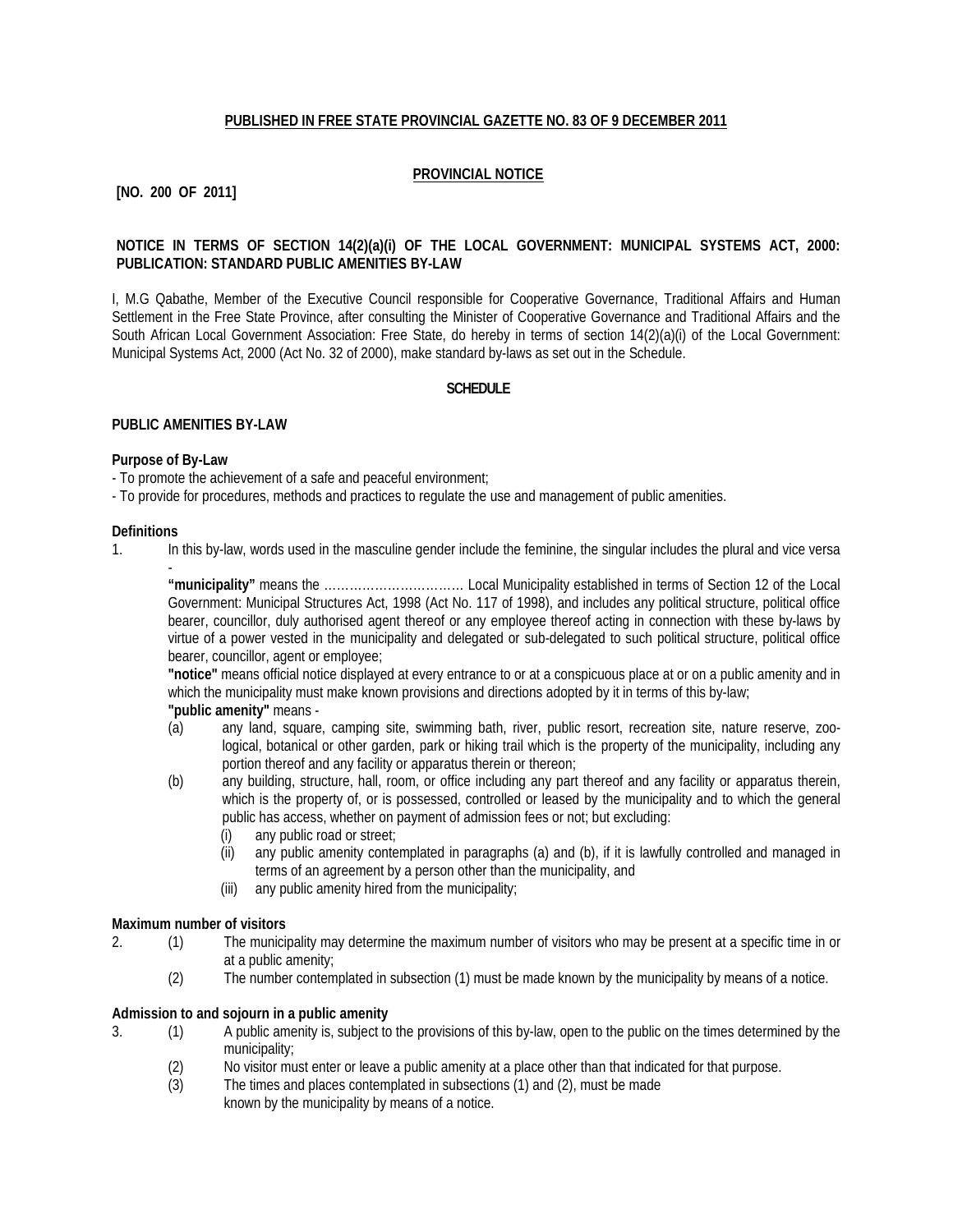#### **Entrance fees**

- 4. (1) A visitor to a public amenity must pay entrance fees determined from time to time by the municipality and such entrance fees must be made known by means of a notice.
	- (2) Different entrance fees may be determined in respect of visitors of different ages and the municipality may exempt certain groups of persons from the payment of an entrance fee.

#### **Nuisances**

- 5. No person must perform or permit any of the following acts in or at a public amenity
	- (a) the use of language or the performance of any other act which disturbs the good order;
		- (b) the firing of firearms, airguns, air pistols, fireworks or the use of sling-shots or catapults without the municipality's written consent;
		- (c) the burning of rubble or refuse;<br>(d) the causing of unpleasant or of
		- the causing of unpleasant or offensive smells;
		- (e) the production of smoke nuisances;
		- (f) the causing of disturbances by fighting, shouting, arguing, singing or the playing of musical instruments; or by the use of loudspeakers, radio reception devices, television sets, or similar equipment;
		- (g) the begging for money, food, work or the offering of services, or
		- (h) in any other manner cause a nuisance, obstruction, disturbance or annoyance to the public.

## **Health matters**

- 6. No person must in or at a public amenity
	- (a) dump, drop or place any refuse, rubble, material or any object or thing or permit it to be done, except in a container provided for that purpose in or at the amenity;
	- (b) pollute or contaminate in any way the water in any bath, swimming-bath, dam, spruit, river or water-course;
	- (c) enter any bath or swimming bath while suffering from an infectious or contagious disease or having an open wound on his body;
	- (d) perform any act that may detrimentally affect the health of any visitor to a public amenity.

## **Structures**

7. No person must without the written consent of the municipality having first been obtained, erect or establish in or on a public amenity any structure, shelter or anything similar, except the parking of a caravan or tent erected for camping purposes on a site specifically set aside therefore by notice;

## **Liquor and Food**

- 8. (1) No person must, contrary to a provision of a notice, bring into a public amenity any alcoholic or any other liquor or any food of whatever nature.
	- (2) No person must on, in or at a public amenity, contrary to a provision of a notice, cook or prepare food of any kind whatsoever, except at places set aside for such purposes by notice: Provided that the preparation and cooking of food in or at a public amenity must be done in a clean and hygienic manner so as not to give rise to excessive smoke or other nuisances or entail any danger to health: Provided further that no live animals, poultry or fish may be killed or skinned on, in or at a public amenity.

## **Animals**

- 9. (1) No person must bring any live animal, bird, fish or poultry into a public amenity except in accordance with the directions of the municipality.
	- (2) The directions contemplated in subsection (1) must be made known by means of a notice.

## **Use of public amenities**

- 10 (1) No person must without the consent of the municipality or contrary to any condition which the municipality may impose when granting such consent-
	- (a) arrange or present any public entertainment;
	- (b) collect money or any other goods for charity or any other purpose from the general public;
	- (c) display or distribute any pamphlet, placard, painting, book, handbill or any other printed, written or painted work;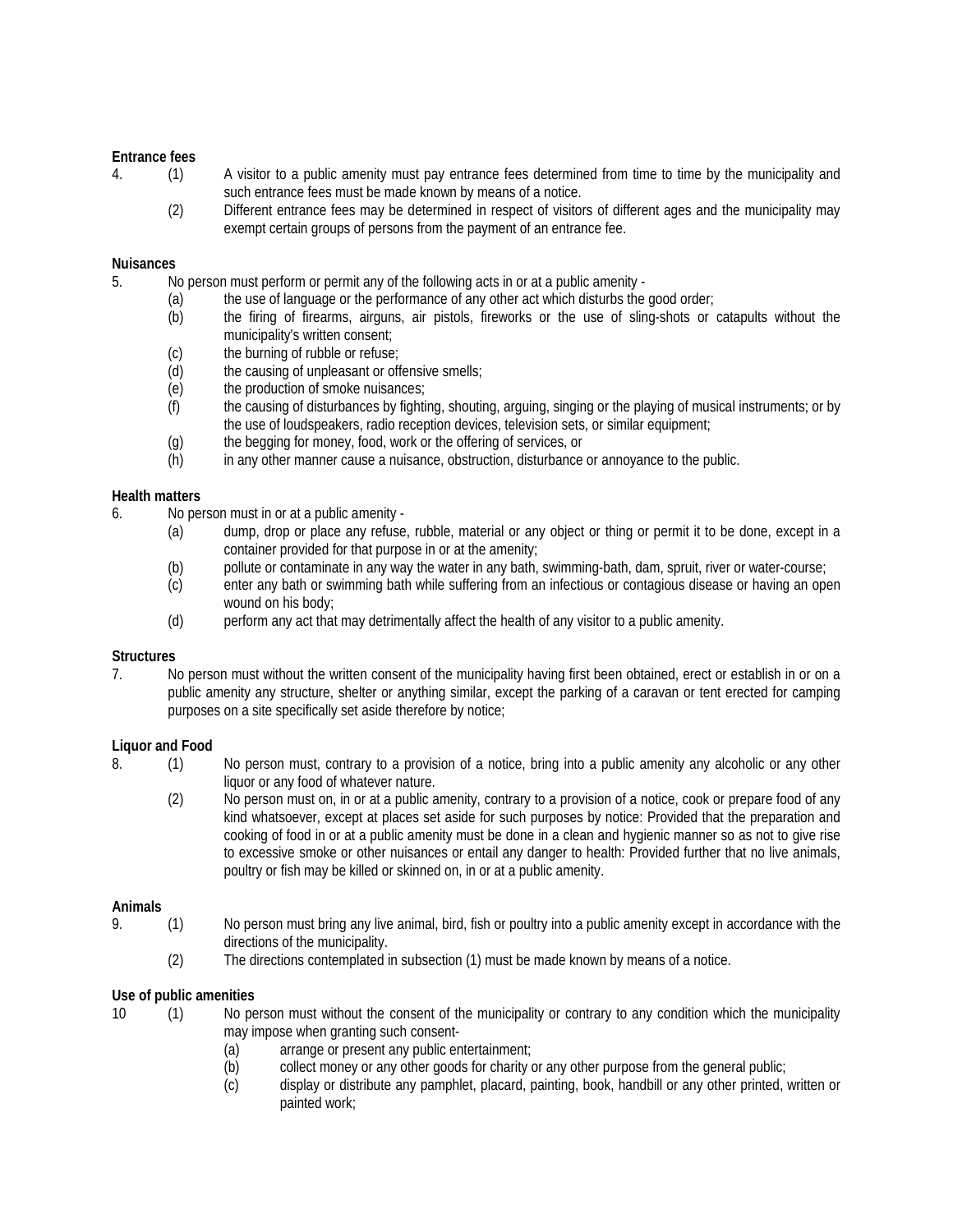- (d) arrange, hold or address any meeting;
- (e) arrange or hold a public gathering or procession, exhibition or performance;
- (f) conduct any trade, occupation or business;
- (g) display, sell or rent out or present for sale or rent any wares or articles;
- (h) hold an auction:
- (i) tell fortunes for compensation;
- (2) For the purposes of this by-law "public gathering or procession' means a procession or gathering of 15 or more persons and which is not regulated by national or provincial legislation.

## **Safety and Order**

11. (1) No person must, subject to subsection (2), in or at a public amenity-

- (a) damage or disfigure anything within such amenity;
- (b) use or try to use anything within such amenity for any purpose other than that for which it is designated or determined by notice;
- (c) light a fire or prepare food, except at a place indicated for that purpose by notice;
- (d) throw away any burning or smouldering object
- (e) throw or roll down any rock, stone or object from any mountain, koppie, slope or cliff;
- (f ) pull out, pick or damage any tree, plant, shrub, vegetation or flower;
- (g) behave himself or herself in an improper, indecent, unruly, violent or unbecoming manner;
- (h) cause a disturbance;
- (i) wash, polish or repair a vehicle;
- (j) walk, stand, sit or lie in a flower bed;
- (k) kill, hurt, follow, disturb, ill-treat or catch any animal, bird or fish or displace, disturb, destroy or remove any bird nests or eggs;
- (l) walk, stand sit or lie on grass contrary to the provisions of a notice;
- (m) lie on a bench or seating-place or use it in such a manner that other users or potential users find it impossible to make use thereof;
- (n) play or sit on play park equipment, except if the person concerned is a child under the age of 13 years;
- (o) swim, walk or play, contrary to the provisions of a notice, in a fish-pond, fountain, stream or pond;.
- (2) The municipality may by way of notice and subject to such conditions as the municipality deems necessary and mentioned in the notice, authorise any of the actions contemplated in subsection (1).

# Water<br>12.

No person may misuse, pollute or contaminate any water source or water supply or waste water in or at any public amenity.

# **Laundry and Crockery**

13. No person may in or at a public amenity wash any crockery or laundry or hang out clothes, except at places indicated by notice for that purpose.

## **Vehicles**

- 14 (1) No person may bring into a public amenity any truck, bus, motorcar, motor cycle, motor tricycle, bicycle or any other vehicle, craft or aeroplane, whether driven by mechanical, animal, natural or human power, except in accordance with the directions of the municipality;
	- (2) The municipality determines the speed limit applicable in a public amenity;
	- (3) The directions contemplated in subsection (1) and the speed limit contemplated in subsection (2) must be made known by the municipality by way of notice.

# **Games**

15. No game of any nature whatsoever must be played or conducted in or on a public amenity by any person or persons except at places set aside for that purpose by notice and in accordance with the directions of the municipality and which is made known by way of notice.

## **Loitering**